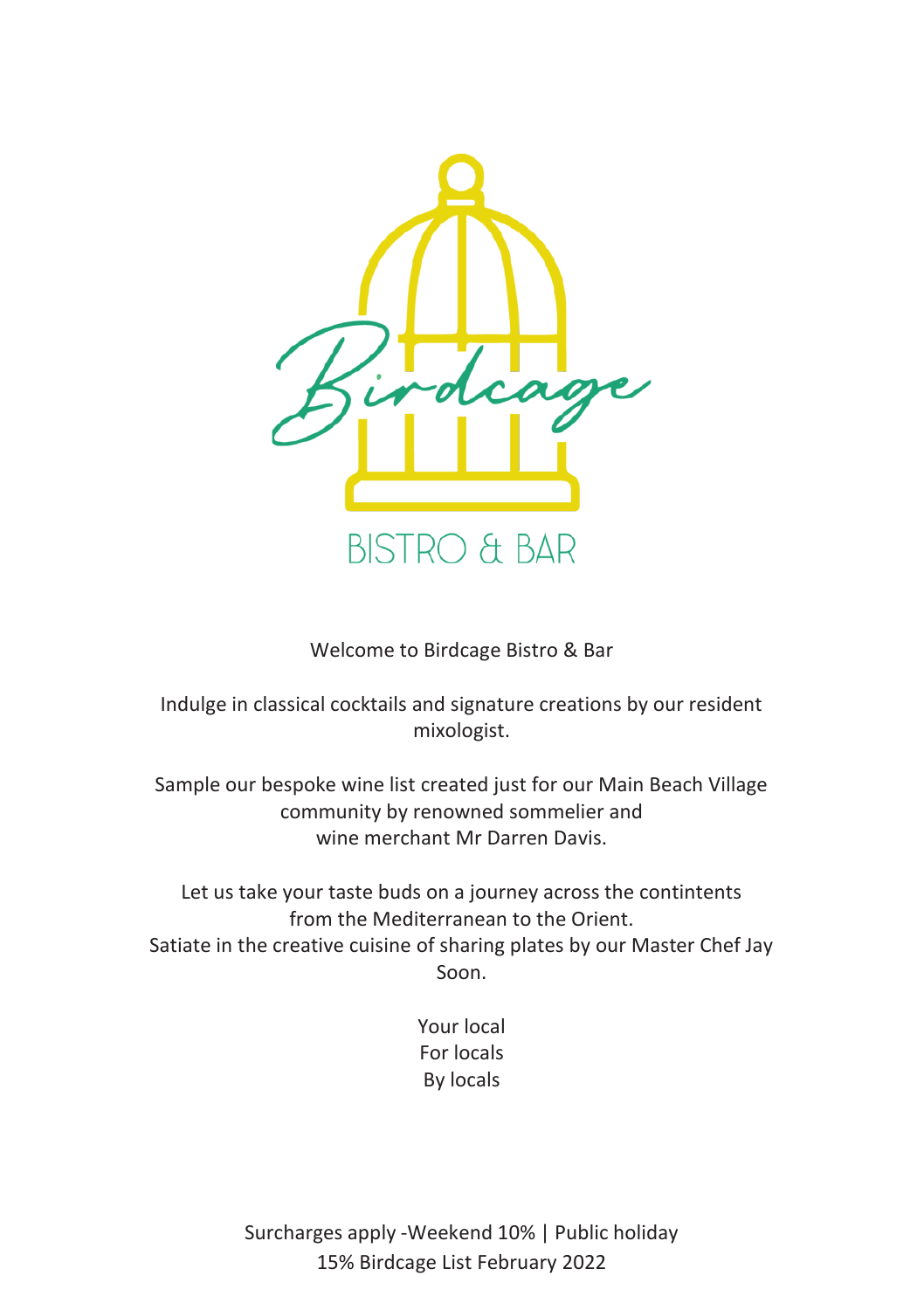## CLASSIC COCKTAILS

| MARGARITA<br>El Jimadore tequila, Cointreau, agave, fresh lime                                                             | 19 |
|----------------------------------------------------------------------------------------------------------------------------|----|
| <b>FLAMINGO MARGARITA</b><br>Blanca tequila, fresh lime, blueberry syrup, coconut cream, sea salt,<br>served tall over ice | 19 |
| <b>NEGRONI</b><br>Tangueray no. 10, Campari, Cinzano 1757 rosso vermouth                                                   | 19 |
| <b>WHISKY SOUR</b><br>Basil Hayden's Kentucky Straight, fresh lemon, egg white, bitters                                    | 18 |
| <b>MOJITO</b><br>Bacardi Blanca, fresh mint, fresh lime, superfine sugar, soda                                             | 18 |
| <b>APEROL SPRITZ</b><br>Aperol, prosecco, soda, fresh orange                                                               | 16 |
| <b>OLD FASHIONED</b><br>Makers Mark Bourbon, Angostura bitters, orange bitters, sugar                                      | 19 |

## SIGNATURE COCKTAILS

| THE BLACKBIRD<br>Amaretto, Makers Mark, peach schnapps, passionfruit, lemon                     | 24 |
|-------------------------------------------------------------------------------------------------|----|
| THE PEREGRINE<br>St. Germain Elderflower, Ciroc Vodka, lime, pink grapefruit, lemon foam        | 24 |
| THE FINCH<br>Bombay Sapphire gin, fresh cucumber, lemongrass syrup, lime juice                  | 24 |
| THE CARDINAL<br>Chambord, cranberry, raspberry, blueberry, lime, rose water, mint               | 24 |
| THE HUMMINGBIRD<br>Ink Gin, lavender syrup, lemon, dry vermouth                                 | 24 |
| THE SPARROW<br>Spiced rum, Domaine de Canton ginger, lemon, chili, rosemary, soda               | 24 |
| BIRDS OF A FEATHER (teapot for two)<br>Ask our team for the Birdcage special teapot of the week | 30 |

Surcharges apply -Weekend 10% | Public holiday 15% Birdcage List February 2022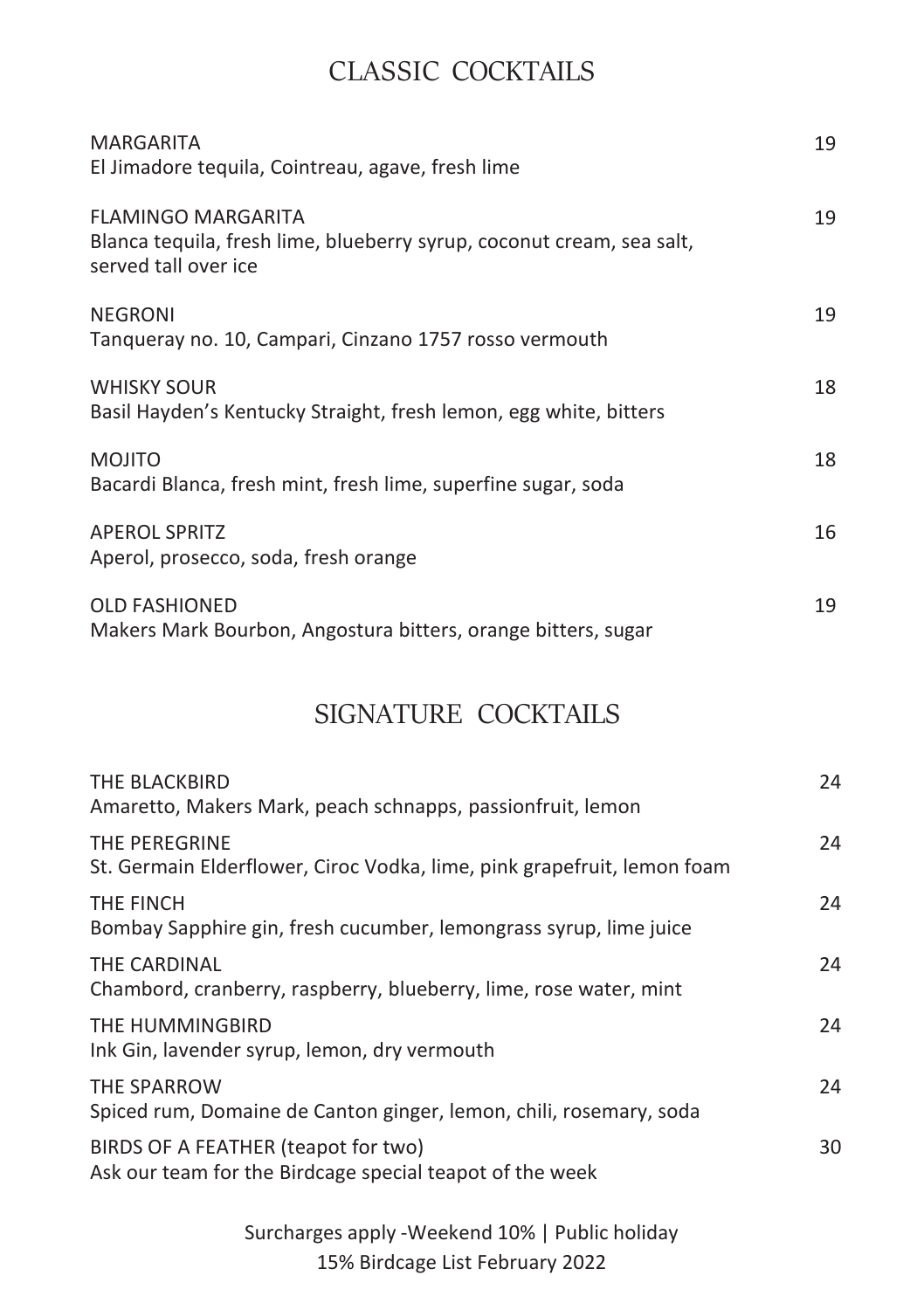# TONICS

| <b>INK GIN</b><br>Fresh lemon, rosemary                     | 18 |
|-------------------------------------------------------------|----|
| <b>BOMBAY SAPPHIRE GIN</b><br>Pink grapefruit, mint         | 18 |
| <b>HENDRICKS GIN</b><br>Cucumber, light tonic, black pepper | 18 |
| <b>ROKU GIN</b><br>Domaine de Canton ginger, fresh lime     | 18 |

## MARTINIS

| <b>CLASSIC GIN MARTINI</b><br>Tanqueray Gin, dry vermouth, olive                   | 19 |
|------------------------------------------------------------------------------------|----|
| <b>ESPRESSO MARTINI</b><br>Ketel One Vodka, Kahlua, fresh espresso                 | 19 |
| <b>FRENCH MARTINI</b><br>Ketel One Vodka, Chambord, pineapple juice, fresh lime    | 21 |
| <b>LYCHEE MARTINI</b><br>Paraiso Lychee, Ketel One vodka, dry vermouth, fresh lime | 19 |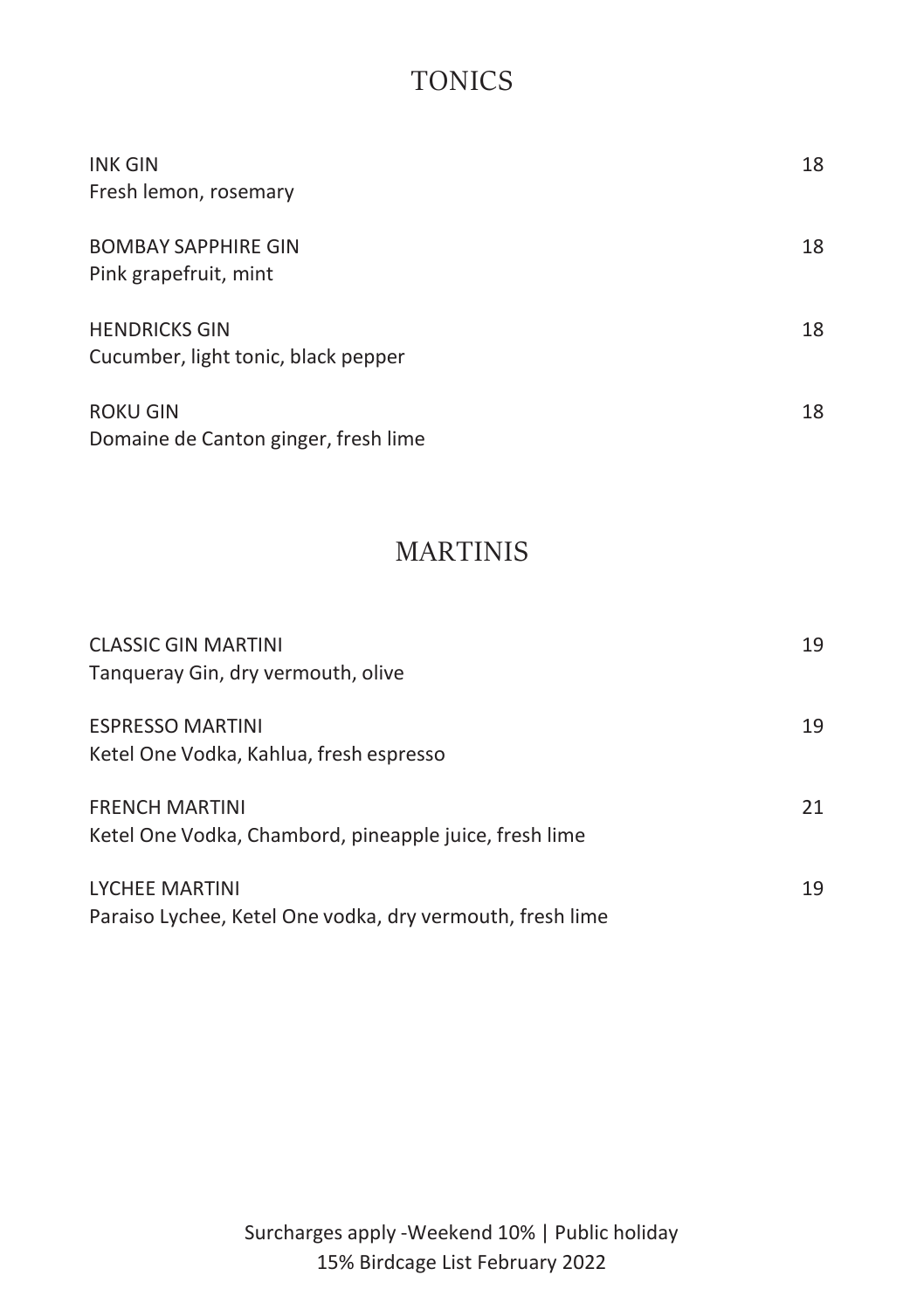## WINE

### SPARKLING & CHAMPAGNE

| NV La Gioisa Prosecco Superoire DOCG    | Veneto, ITA   | 12/58 |
|-----------------------------------------|---------------|-------|
| NV Louis Bouillot Grand Reserve Brut NV | Burgundy, FR  | 16/68 |
| NV Pol Roger Brut Reserve (375ml)       | Champagne, FR | 70    |
| Veuve Cliquot Brut Ponsardin            | Champagne, FR | 135   |
| NV Perrier-Jouët Grand Brut             | Champagne, FR | 140   |
| NV Billecart-Salmon Brut Rose           | Champagne, FR | 275   |
| NV Dom Perignon Cuvee                   | Champagne, FR | 385   |

### WHITE WINE

| 2020 Tiki Estate Maui, Sauvignon Blanc               | Marlborough, NZ    | 15/64 |
|------------------------------------------------------|--------------------|-------|
| 2020 Artigiano, Pinot Grigio                         | Veneto, ITA        | 12/59 |
| 2019 Mocandunda, Fiano                               | Clare Valley, SA   | 11/50 |
| 2017 Point De Convergence, Chardonnay                | Languedoc, FR      | 13/57 |
| 2016 Willoughby Park Iron Rock, Riesling             | Great South, WA    | 60    |
| 2019 Moss Wood, Sauvignon Blanc                      | Margaret River, WA | 90    |
| 2019 As Laxas Ferum, Albariño                        | Rias Biaxas, SPA   | 70    |
| 2020 Stephanie Brocard Closerie Des Alisiers Chablis | Chablis, FR        | 80    |
| 2018 Clairault Chardonnay                            | Margaret River, WA | 60    |
| 2018 Atticus The Finch, Chardonnay                   | Margaret River, WA | 90    |
| 2019 Tombacco, Pecorino                              | Abruzzo, ITA       | 60    |
| 2018 Villa Bianche, Picpoul Pinet                    | Languedoc, FR      | 80    |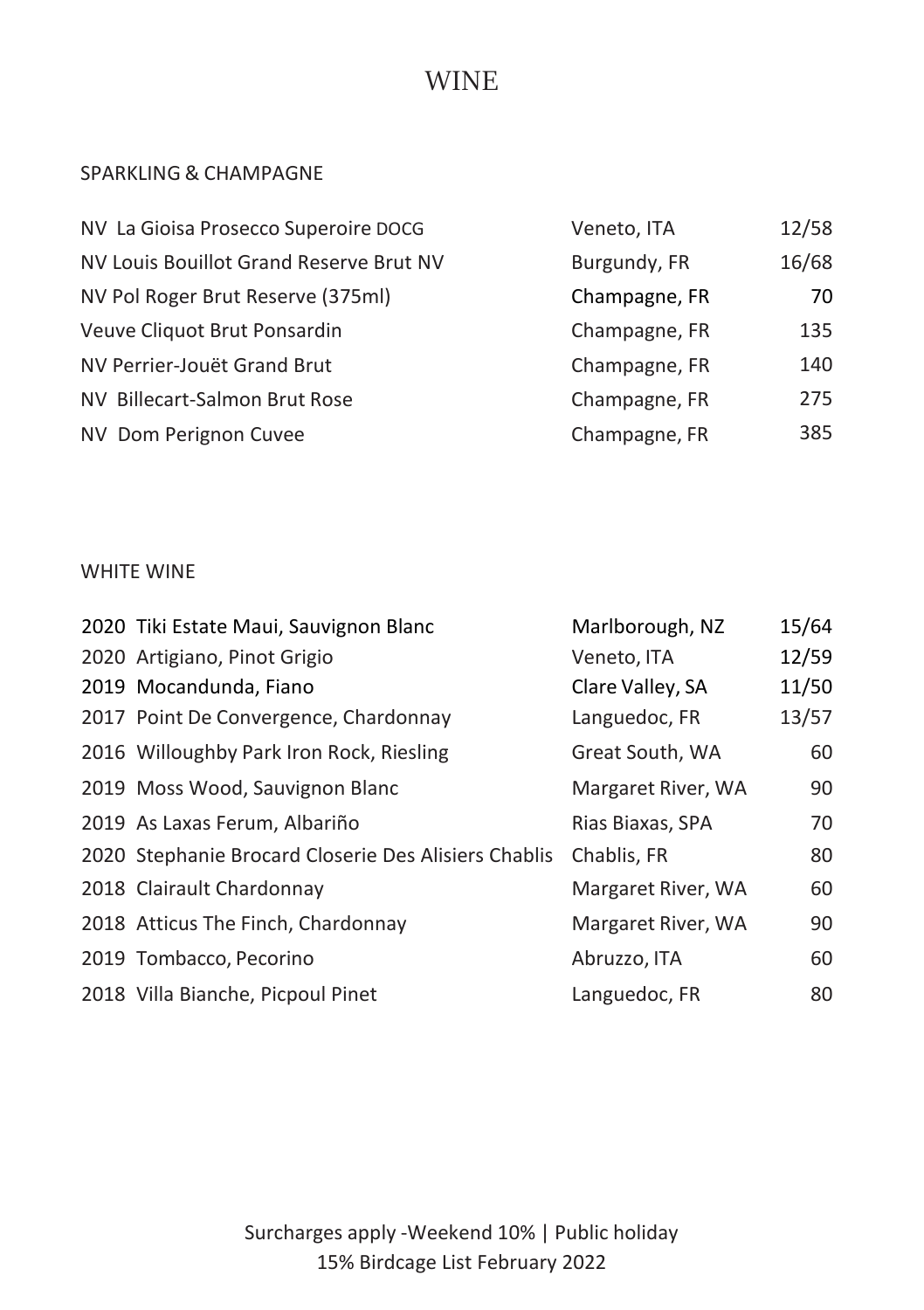### ROSE

| 2019 Domaine Romy Imperial Rose   | Beaujolais, FR | 14/65 |
|-----------------------------------|----------------|-------|
| 2018 Villa Blanche, Grenache Rose | Languedoc, FR  | 50    |
| 2021 Turkey Flat Grenache Rose    | Barossa, SA    | 50    |

#### RED WINE

| 2019 Soul Growers 'Provident', Shiraz       | Barossa Valley, SA | 12/50 |
|---------------------------------------------|--------------------|-------|
| 2019 Waramunda Estate 'Liv Zak', Pinot Noir | Yarra Valley, VIC  | 13/55 |
| 2019 Chateau De La Terriere, Beaujolais     | Beaujolais, FR     | 14/65 |
| 2017 Bass Line GSM                          | Barossa Valley, SA | 16/75 |
| 2018 Truffle Hunter, Barbera                | Piedmonte, ITA     | 55    |
| 2019 Bream Creek, Pinot Noir                | Tasmania, TAS      | 85    |
| 2018 Villa Blanche, Picpoul Noir            | Languedoc, FR      | 65    |
| 2016 Luca Bosio, Nebbiolo                   | Piedmonte, ITA     | 70    |
| 2016 Manzanos Crianza, Tempranillo          | Rioja, SPA         | 60    |
| 2018 Point De Convergence, Grenache Shiraz  | Languedoc, FR      | 45    |
| 2018 Atticus The Finch, Cabernet Sauvignon  | Margaret River, WA | 90    |
| 2008 Atticus, Cabernet Sauvignon            | Margaret River, WA | 120   |
| 2017 Ballycroft French Oak, Shiraz          | Barossa Valley, SA | 140   |
| 2009 Mocandunda Shiraz Cabernet             | Clare Valley, SA   | 90    |
| 2016 Greenocke Estate, Shiraz Grenache      | Barossa Valley, SA | 120   |
| 2017 Soul Growers 'Defiant', Mataro         | Barossa Valley, SA | 120   |
| 2020 Hermon Mount Herman Red                | Galilee, ISR       | 78    |
| 2017 Rockford Moppa Springs GSM             | Barossa Valley, SA | 140   |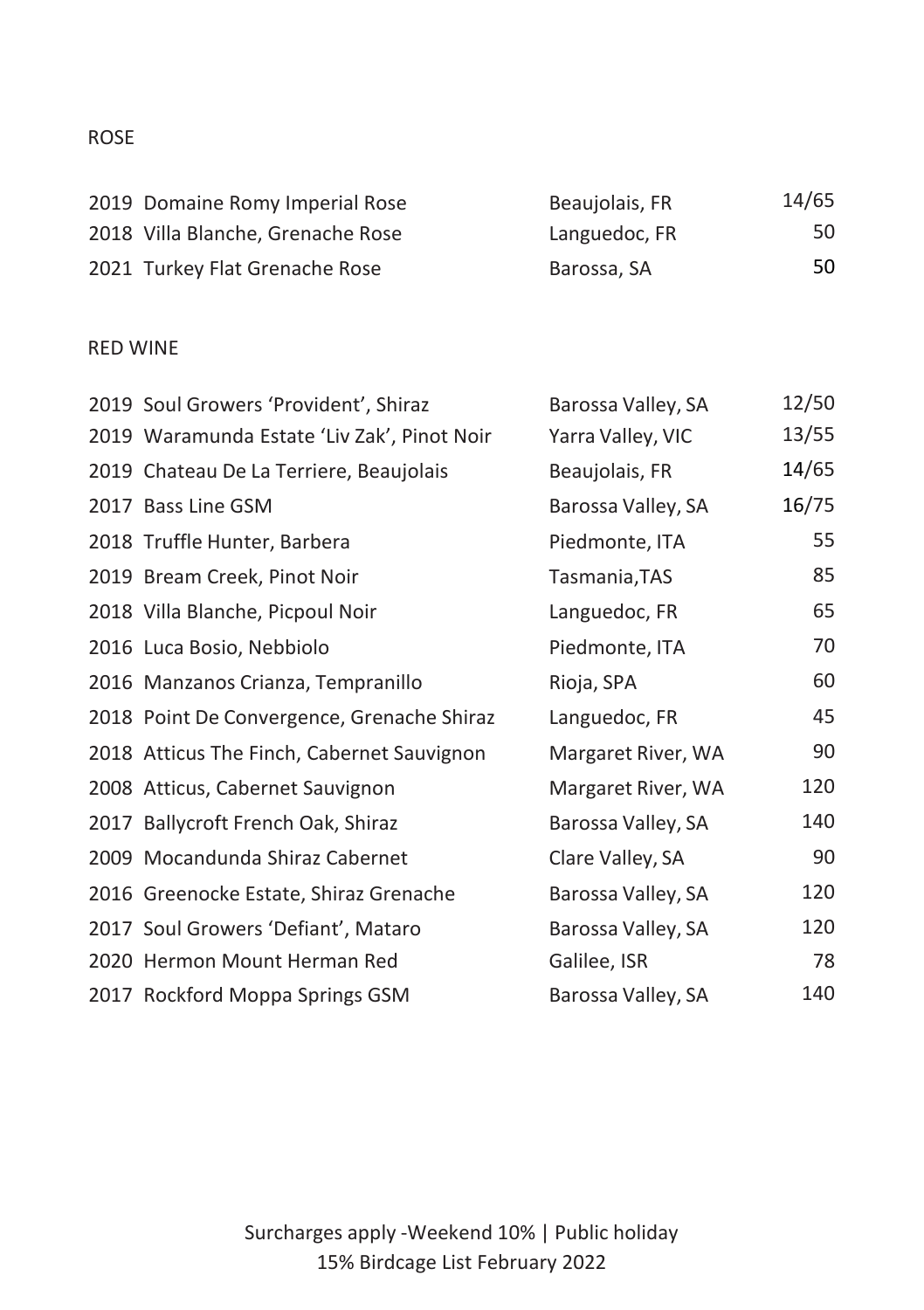# SPIRITS

#### VODKA

| 9  | Ciroc                  | 10 |
|----|------------------------|----|
| 10 | Grey Goose             | 12 |
| 10 |                        |    |
|    |                        |    |
|    |                        |    |
| 9  | Ink Gin                | 14 |
| 12 | <b>Gordons Pink</b>    | 10 |
| 9  | Jinzu Japanese Premium | 12 |
| 10 |                        |    |
|    |                        |    |

### TEQUILA

| El Jimadore    | q  | Casasmigos Blanco | 14 |
|----------------|----|-------------------|----|
| 1800 Coconut   | 11 | Patron XO Café    | 11 |
| 1800 Resposado | 17 |                   |    |

### RUM

| Bacardi Blanca | q | Kraken Spiced | 10 |
|----------------|---|---------------|----|
| Sailor Jerry   |   | Ron Zacapa 23 | 16 |
| Bundaberg      |   |               |    |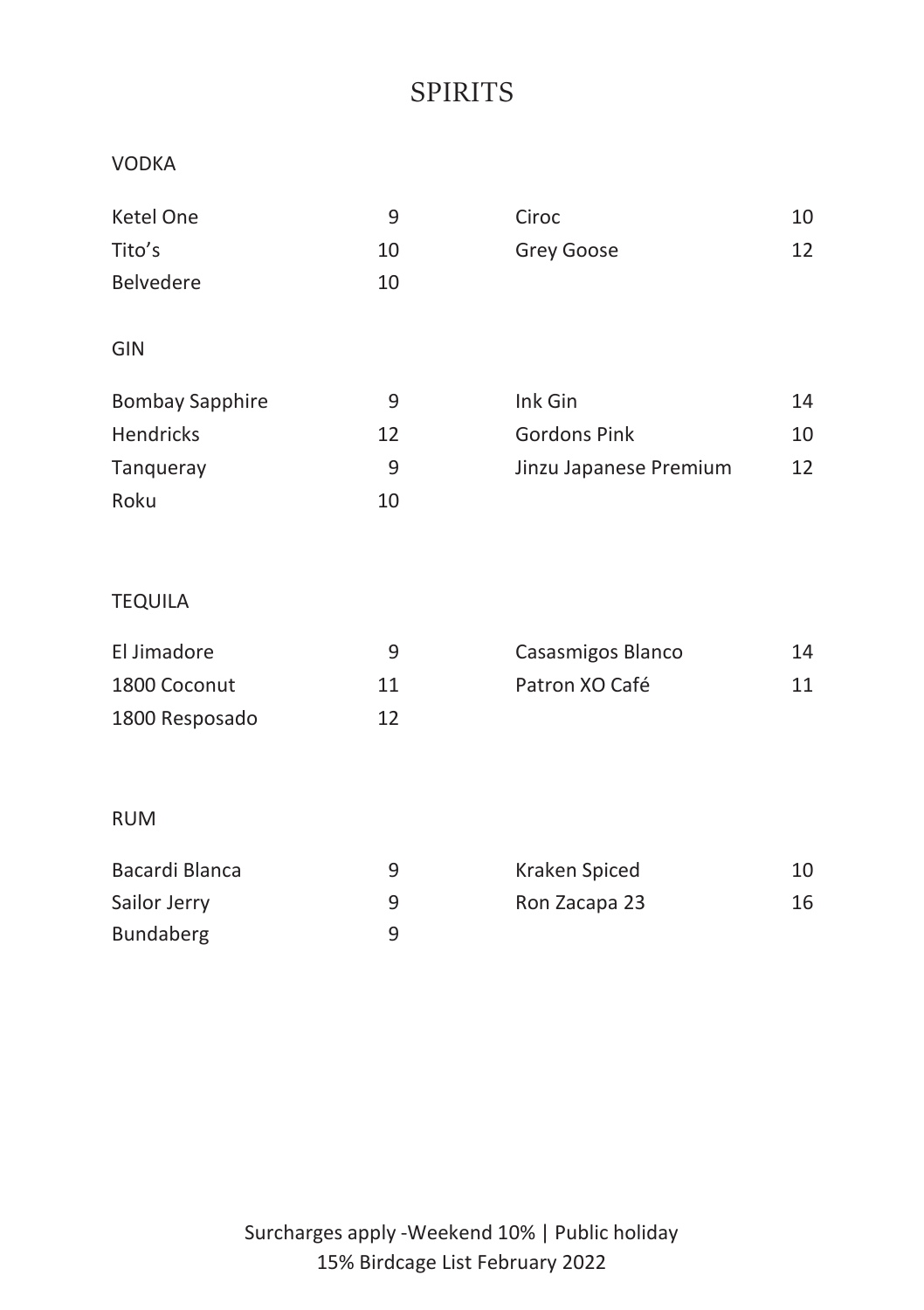#### BOURBON

| Bulleit        |    | Basil Haydens | 14 |
|----------------|----|---------------|----|
| Makers Mark    | 10 | Hudson Rye    | 11 |
| Makers Mark 46 | 12 |               |    |

#### **WHISKEY**

| Johnnie Walker Black | ч  | Suntory Toki Blended | 12 |
|----------------------|----|----------------------|----|
| Fireball Whisky      | 10 | Kurayoshi 8yr        | 19 |
| Chivas Regal 12yr    | 10 | Lagavulin 16yr       | 20 |

### COGNAC/FORTIFIED

| <b>Hennessy VSOP</b> | 18 | Penfolds Grandfather Rare |  |
|----------------------|----|---------------------------|--|
| Martell VS           | 15 | Tawny Port                |  |

### LIQUEURS

| Cointreau               | 10 | Paraiso             | 10 |
|-------------------------|----|---------------------|----|
| Kahlua                  | 8  | St. Germain         | 11 |
| Frangelico              | 8  | Malibu              | 9  |
| <b>Baileys</b>          | 8  | Disaronno Amaretto  | 10 |
| Licor 43                | 9  | Midori              | 9  |
| Campari                 | 8  | De Kuyper Peach     | 8  |
| Aperol                  | 8  | De Kuyper Stawberry | 8  |
| Chambord                | 10 | De Kuper Watermelon | 8  |
| Cinzano Rosso           | 10 | Domaine De Canton   | 14 |
| Cinzano Dry             | 10 | Opal Nera Sambuca   | 10 |
| <b>Mozart Chocolate</b> | 10 | Opal Bianca Sambuca | 10 |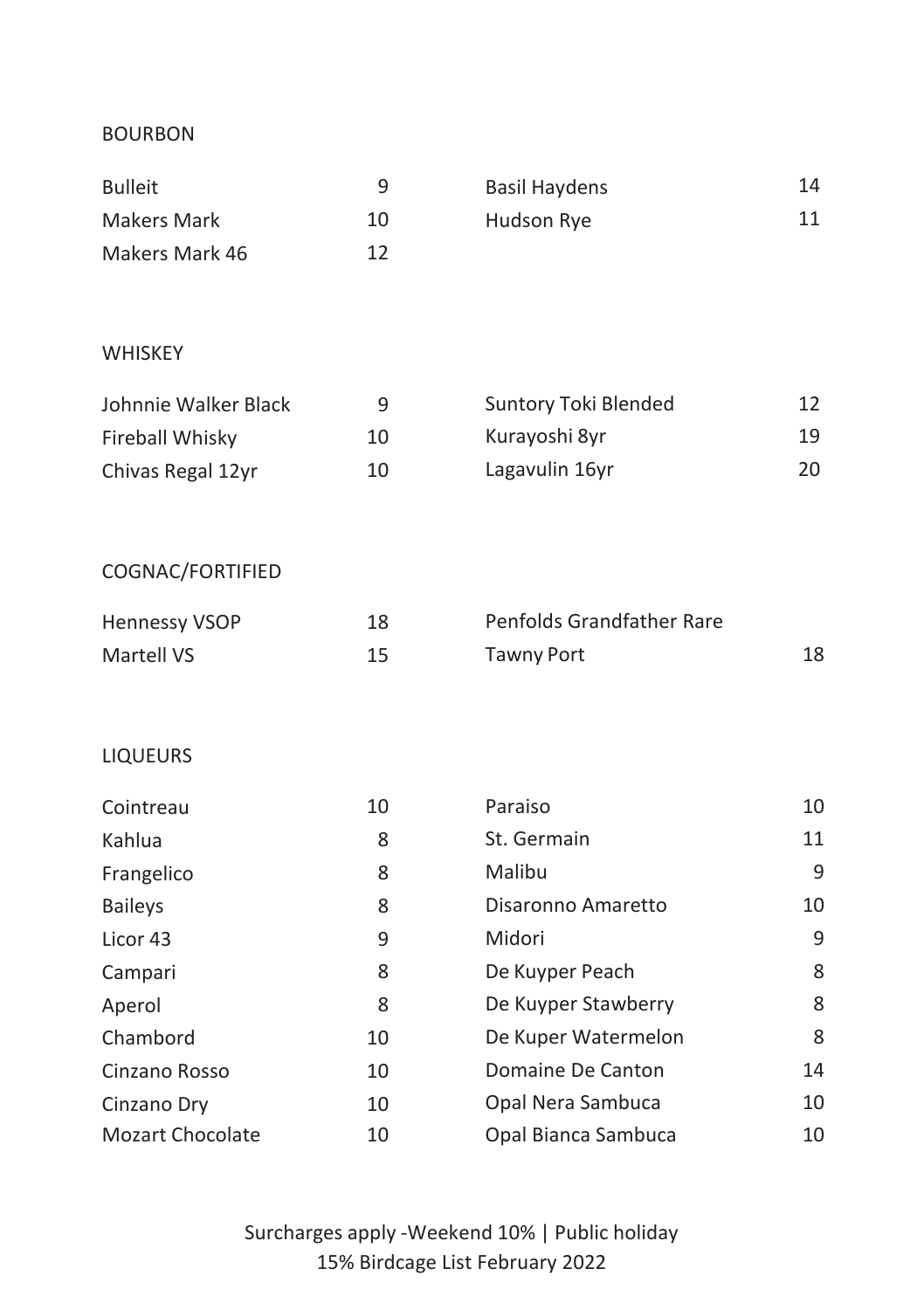### **BEERS**

| <b>BOTTLE BEERS</b>                              |   | <b>TAP BEERS</b>      |     |
|--------------------------------------------------|---|-----------------------|-----|
| Corona                                           | 9 | Birdcage lager        | 6.5 |
| Crown Lager                                      | 8 | Birdcage Pale Ale     | 6.5 |
| Peroni Leggera                                   | 9 | <b>Tiger</b>          | 8   |
| Hahn Premium Light                               | 6 |                       |     |
| Moo Brew Pale Ale                                | 9 |                       |     |
| <b>Carlton Draft Zero</b>                        | 7 |                       |     |
|                                                  |   | NON-ALCOHOLIC         |     |
| <b>WATER</b>                                     |   |                       |     |
| San Pellegrino Sparkling 1000ml                  |   | Bergamo, ITA          | 10  |
| Aqua Pana Still Water 1000ml                     |   | Bergamo, ITA          | 10  |
| <b>SOFT DRINK</b>                                |   |                       |     |
| Coke, Coke Zero, Sprite, Soda, Tonic, Ginger Ale |   |                       | 4   |
| Lemon Lime & Bitters                             |   |                       | 5   |
| <b>JUICE</b>                                     |   |                       |     |
| Apple, Orange, Pineapple, Cranberry              |   |                       | 5   |
| <b>COFFEE</b>                                    |   |                       |     |
| Cappuccino                                       | 4 | English Breakfast Tea | 5   |
| Flat White                                       | 4 | Earl Grey Tea         | 5   |
| Latte                                            | 4 | Mint Tea              | 5   |

Surcharges apply -Weekend 10% | Public holiday 15% Birdcage List February 2022

Espresso and the 4 Green Tea 5 Green Team 2 Green Team 2 Green Team 2 Green Team 2 Green Team 2 Green Team 2 Green Team 2 Green Team 2 Green Team 2 Green Team 2 Green Team 2 Green Team 2 Green Team 2 Green Team 2 Green Tea Short Macchiato 4 Camomile Tea 5 Double Macchiato 4 Ginger Lemongrass Tea 5 Long black and the contract of the Hot Chocolate and the 4 Hot Chocolate